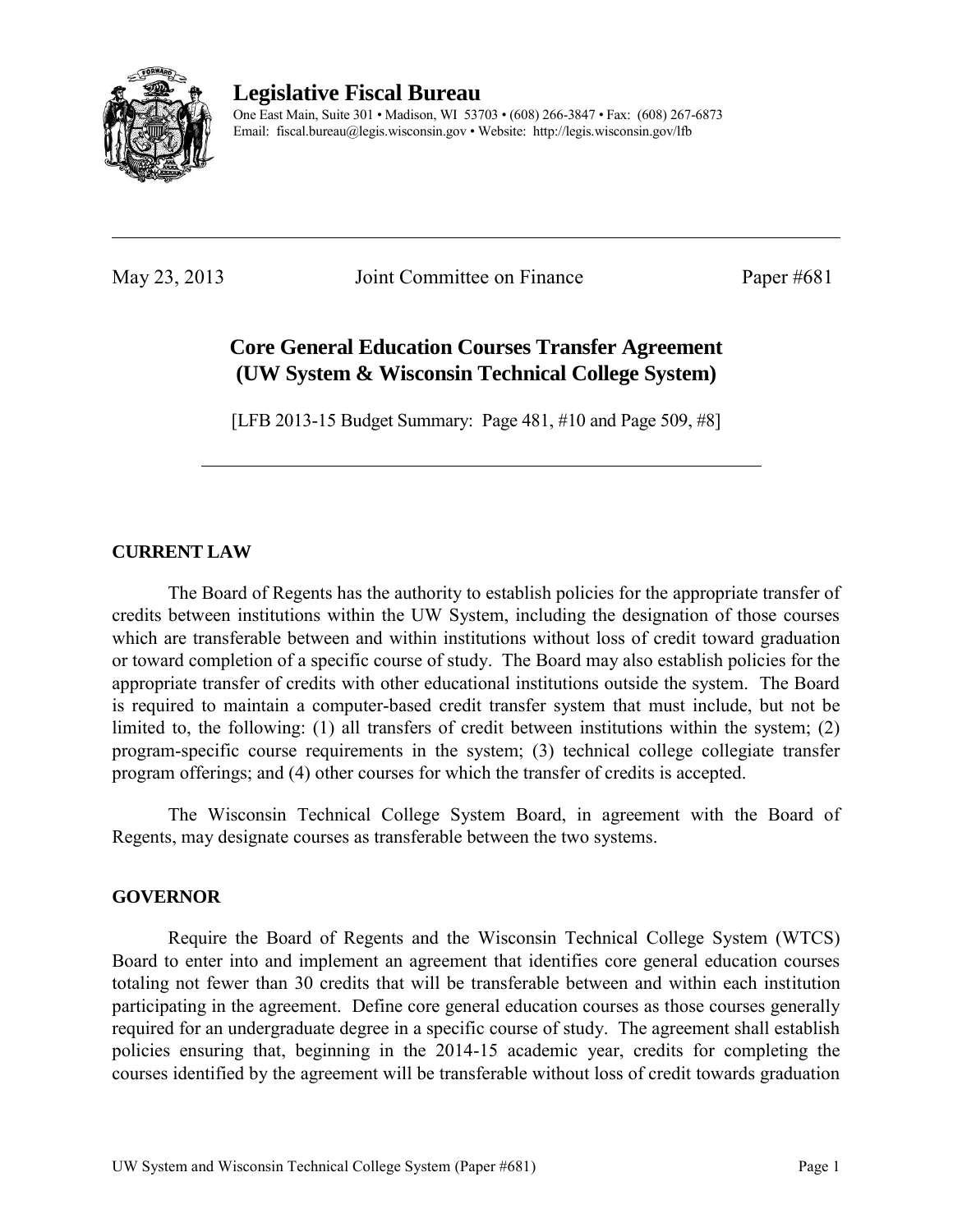or toward completion of a specific course of study. Provide that the Wisconsin Association of Independent Colleges and Universities (WAICU), on behalf of its constituent institutions, and the governing boards of the tribally controlled colleges have the opportunity to participate in the agreement. Specify that the courses identified in the agreement be included in the computerbased credit transfer system maintained by the Board of Regents. Require the Board of Regents to include a description of the agreements and a summary of the Board's implementation of the agreement in the annual accountability report submitted by the Board to the Governor and the Legislature beginning with the report for the 2014-15 academic year. Require the WTCS Board to submit an annual report to the Governor and the Legislature that describes the agreement and provides a summary of the Board's implementation of the agreement.

#### **DISCUSSION POINTS**

1. The number of students who transfer into or within the UW System and the Wisconsin Technical College System (WTCS) has increased substantially over the past decade. The number of students who transferred into and within the UW System increased by 14.4% from 2002-03 to 2011-12 (14,962 to 17,110) while the number of students transferring into and within the Wisconsin Technical College System (WTCS) increased by 46.4% from 2001-02 to 2010-11 (6,964 to 10,193). Transfer students now make up a significant proportion of the UW's total student population. In 2011-12, one-third of all UW bachelor's degree recipients had entered the institution from which they graduated as a transfer student.

2. The majority of students who transfer into or within the UW System transfer either from one UW institution to another or from a technical college to a UW institution. In 2011-12, 39% of all students who transferred into or within the UW System transferred from one UW institution to another and 25% transferred from a technical college to a UW institution. The same is true for WTCS institutions. In 2010-11, the most recent year for which data is available, 28% of all students who transferred into or within WTCS transferred from one technical college to another and 43% transferred from a UW institution to a technical college.

3. Table 1 shows the number of students who transferred within and between the UW System and WTCS in 2010-11. As shown in the table, the largest number of transfers occurred within the UW System. The table also shows that nearly as many students transferred from a UW institution to a technical college as transferred from a technical college to a UW institution.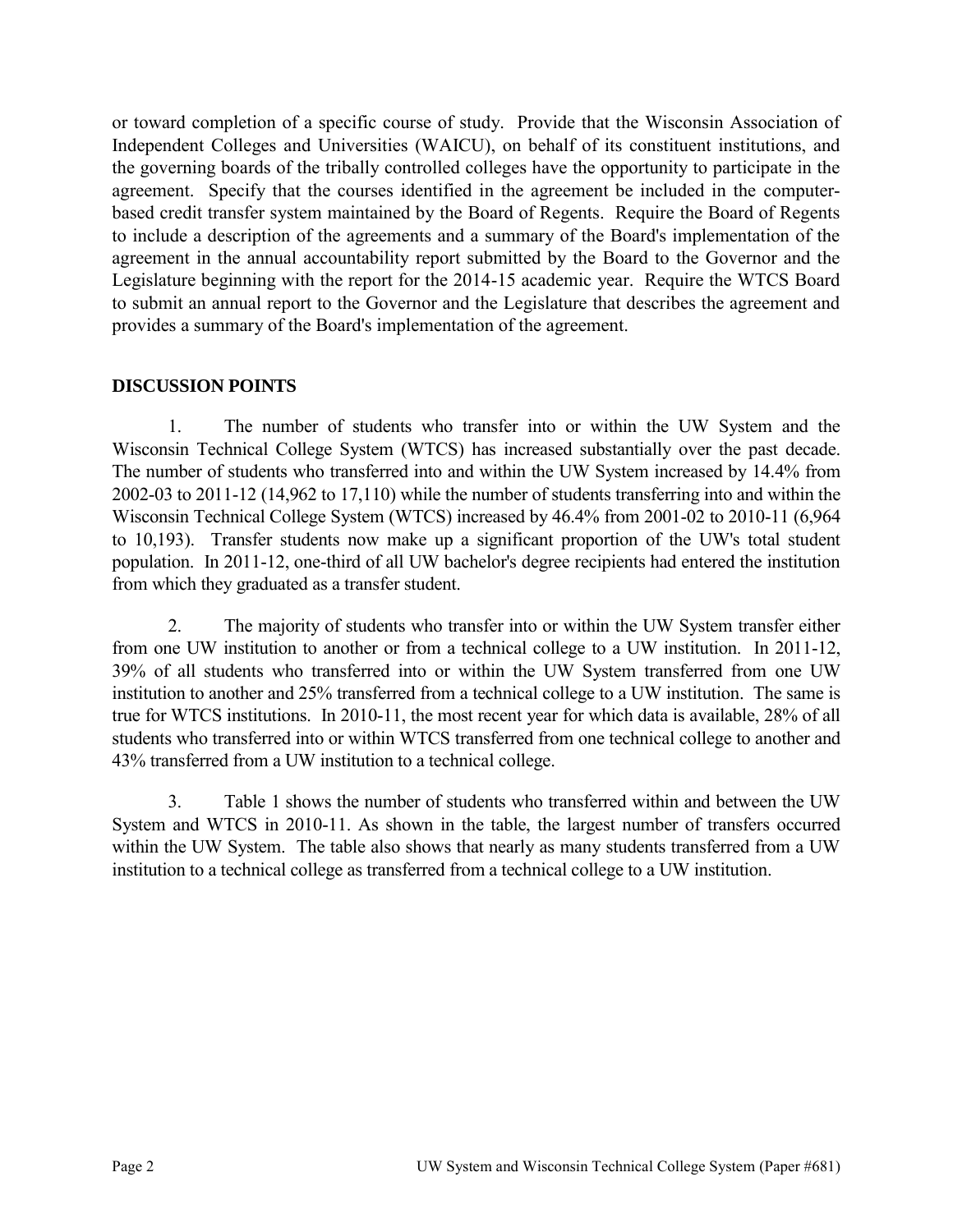#### **TABLE 1**

#### **Number of Students Transferring Within and Between the UW System and WTCS, 2010-11**

| Within the UW System                         | 6,068  |
|----------------------------------------------|--------|
| From a technical college to a UW institution | 4,717  |
| From a UW institution to a technical college | 4,459  |
| Within WTCS                                  | 3,180  |
| Total                                        | 18,424 |

4. Earlier this year, the National Conference of State Legislatures (NCSL) released a policy brief on state policies to improve student transfer. Among the policies identified was the creation of a general education core that is accepted by all institutions in a given state. According to NCSL, the legislatures in 23 states have required by law that colleges and universities in those states adopt a general education core curriculum and an additional 17 states have implemented a transferable general education core through either governing board or state agency policy or voluntary agreements amongst institutions. Among Wisconsin's peer states, Indiana, Ohio, and Minnesota have statutes requiring a general education core curriculum while Illinois, Iowa, and Michigan have created a general education core curriculum through either board or state agency policy or institutional agreements. The general education transfer curriculums adopted by other states range from 27 credits to 64 credits.

5. In general, the goal of state policies to improve student transfer is to reduce the overall cost of, and the time taken to earn, a degree by increasing the number of credits students can transfer. When a student transfers, it is often left to the receiving institution to determine whether credits earned by the student at the sending institution will be accepted for credit towards a degree or satisfy particular degree requirements at the receiving institution. When the receiving institution does not accept credits the student earned at the sending institution, the student may be required to repeat coursework. This can increase both the overall cost of the degree to the student and the time it takes the student to complete a degree. In addition, a student whose credits do not transfer may become frustrated and may be deterred from pursuing a degree at an institution where his or her credits are not accepted.

6. General education requirements refer to courses that students are required to take in addition to their major requirements in order to earn a bachelor's degree, a liberal arts associate's degree, or an applied associate's degree. Although these courses must be taken in addition to the courses required for a student's major, some courses may fulfill both general education requirements and major requirements. General education requirements for bachelor's and liberal arts associate's degrees (offered by the UW Colleges and five technical colleges -- Chippewa Valley, Madison Area, Milwaukee Area, Nicolet, and Western) generally include: one or two English courses emphasizing written communication skills; a college mathematics course; some number of natural science courses, including at least one course with a laboratory component; some number of courses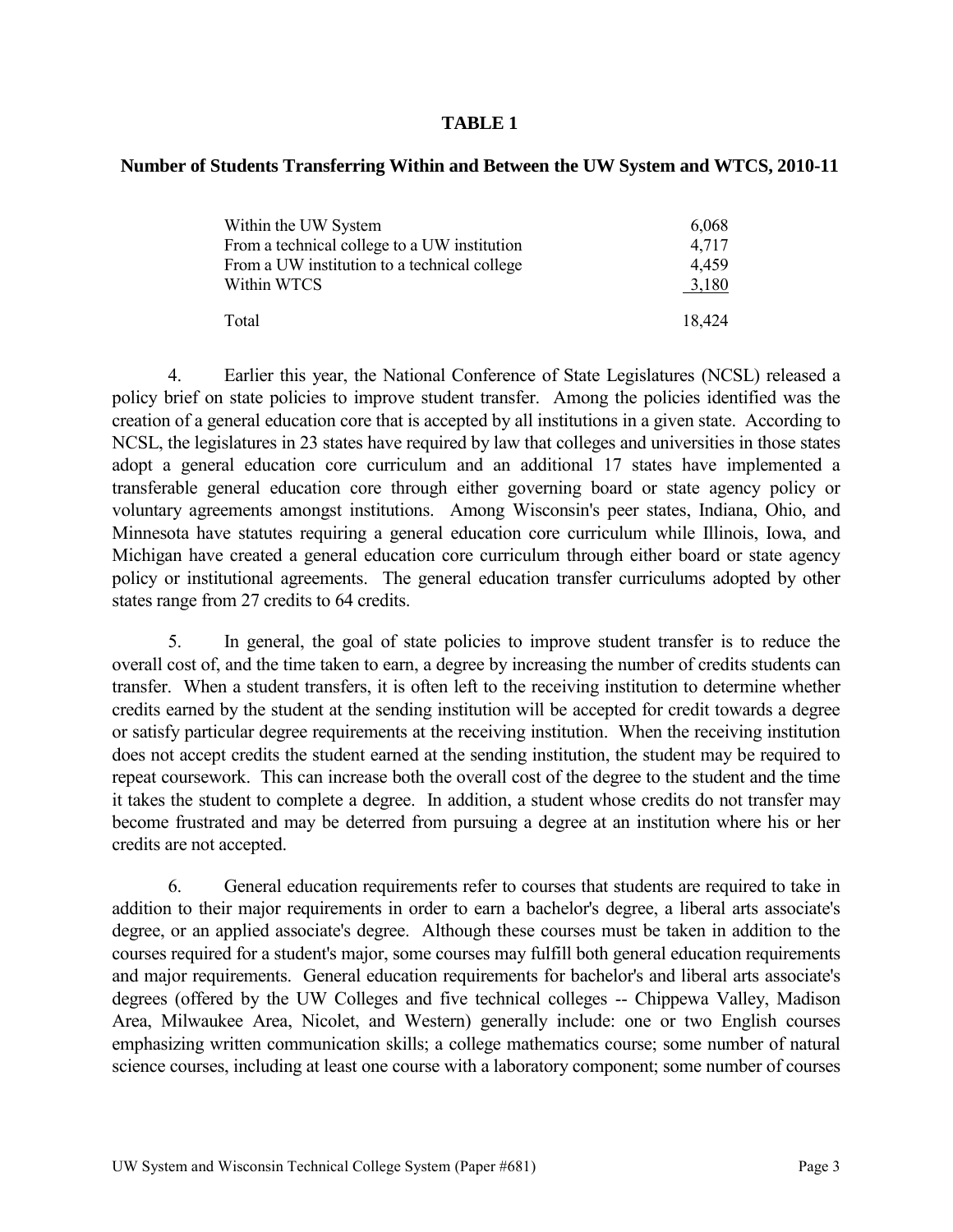in the social sciences; some number of courses in the arts and humanities; an oral communication course; and an ethnic studies or diversity course. Applied associate's degrees (offered by the 16 technical colleges) generally require a lesser number of general education credits than bachelor's degrees and liberal arts associate's degrees. Like liberal arts associate's degrees, applied associate's degrees can be completed in two years; however, these degrees include a significant amount of coursework in a particular course of study and therefore require fewer general education credits.

7. The faculty of each UW institution determines the general education requirements of that institution. The number of general education courses required for a bachelor's degree varies by institution and, in some cases, degree program, and ranges from 19 to 55 credits. Currently, each UW institution determines whether and how credits earned at each of the 13 other UW institutions will apply to that institution's general education and degree requirements. Given that general education requirements vary by institution and that there is no systemwide course numbering system, this makes transferring a complex process that can be frustrating for students, as some UW institutions may accept certain courses for transfer and degree credit while others may not. By contrast, WTCS has adopted a systemwide course numbering system for general education courses to facilitate transfer between the technical colleges. There are currently 66 general education courses that are transferable among all 16 technical colleges.

8. Under the proposal, students would be able to transfer 30 credits taken at any technical college or UW institution to any other technical college or UW institution. As 30 credits is the equivalent of one academic year, this would allow students to complete one full year of coursework at any public institution in this state and then transfer to a four-year UW institution and complete a bachelor's degree in three additional years. Those students would similarly be able to transfer to a UW Colleges campus or a technical college that offers a liberal arts associate's degree and complete an associate's degree in one additional year.

9. WTCS staff have identified nine general education courses totaling 30 credits that could constitute a general education transfer curriculum. Those credits would include: (a) three credits of written communication; (b) three credits of speech; (c) nine credits of social sciences (three credits each from Introduction to Sociology, Economics, and Introduction to Psychology); (d) 12 credits of natural sciences (four credits each from General Biology, General Chemistry, and General Anatomy and Physiology); and (e) three credits of mathematics. Based on data provided by WTCS and the UW System, only three of the nine courses (Introduction to Sociology, Economics, and Introduction to Psychology) are currently accepted for general education credit by every UW institution. Another four courses (written communication, speech, General Biology, and General Chemistry) are accepted as fulfilling general education requirements by at least nine of the 14 UW institutions and General Anatomy and Physiology is currently accepted by seven of the 14 UW institutions. The mathematics course identified by WTCS is not currently accepted for general education credit at any UW institution; however, another WTCS mathematics course, Introductory Statistics, is accepted for general education credit by nine of the 14 UW institutions. Because technical colleges that do not offer liberal arts associate's degrees generally do not offer many courses in the arts and humanities, these courses would not be included in the general education transfer curriculum.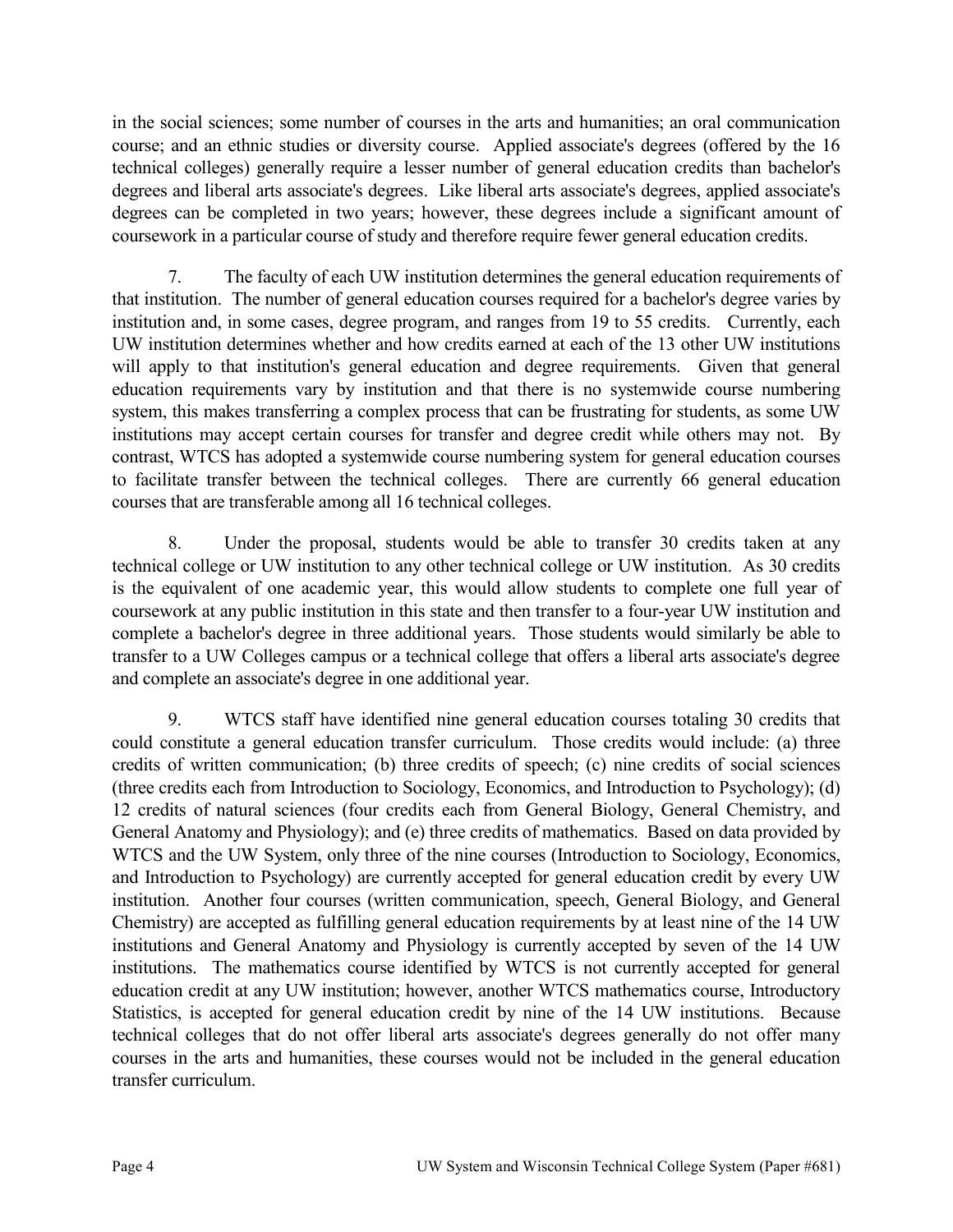10. UW System staff has identified many of the same WTCS courses for possible inclusion in the general education transfer curriculum. However, UW System staff have suggested that it may be more reasonable for the general education transfer curriculum to include a lower number of credits, such as 15 or 21 credits. This may be appropriate for a number of reasons, including the low number of WTCS courses that are accepted for general education credit at all UW institutions, that some technical colleges may offer certain general education courses infrequently, and that some general education credits could not be applied to certain high-credit majors such as engineering. However, adopting a general education transfer curriculum that includes a lesser number of credits would generally be less beneficial to students seeking to transfer.

11. UW System staff are currently in the process of identifying courses at each UW institution that could be included in a general education transfer curriculum. Because each institution has its own course numbering system, identifying courses that would transfer within the UW System is more difficult than identifying individual courses that could transfer between UW institutions and the technical colleges.

12. An additional concern that has been raised by the UW System is how this provision would affect applied associate's degree programs offered by the technical colleges that may require as few as 21 general education credits. As currently drafted, the bill could require those programs to increase the number of general education credits required for a degree. If this is not the Committee's intention, the Committee could modify the bill to define "core general education courses" as courses generally required for a bachelor's degree or liberal arts associate's degree. The Committee could also specify that this does not include courses generally required for an applied associate's degree.

13. The bill would define "core general education courses" as courses generally required for an undergraduate degree that are prerequisites or otherwise in addition to the courses required for an undergraduate degree in a specific course of study. It is important to note that certain degree programs, especially those in the fields of science, technology, engineering, and mathematics, require students to complete certain courses that both fulfill general education requirements and are prerequisites for courses required by the major. For example, nursing students at UW-Milwaukee are required to complete courses in chemistry, biochemistry, microbiology, and anatomy and physiology. These courses satisfy both UW-Milwaukee's natural sciences general education requirement as well as major requirements for the nursing degree. If a student who transfers to the nursing degree program has already fulfilled the natural sciences general education requirement with other courses, such as general biology or physics, he or she would still have to complete the natural science courses required for the nursing degree. This applies whether a student transfers from another program at UW-Milwaukee, from another UW institution, or from a technical college.

14. In some cases, additional general education courses can be counted towards graduation as elective credits. However, some majors, such as those in engineering, have a particularly high number of credits required for the major. Students in those majors complete most if not all of the credits required for graduation (generally 120 to 125) through the fulfillment of general education requirements and major requirements and may not take any elective credits. In recognition of these high credit majors, the Committee may wish to modify the bill to delete the